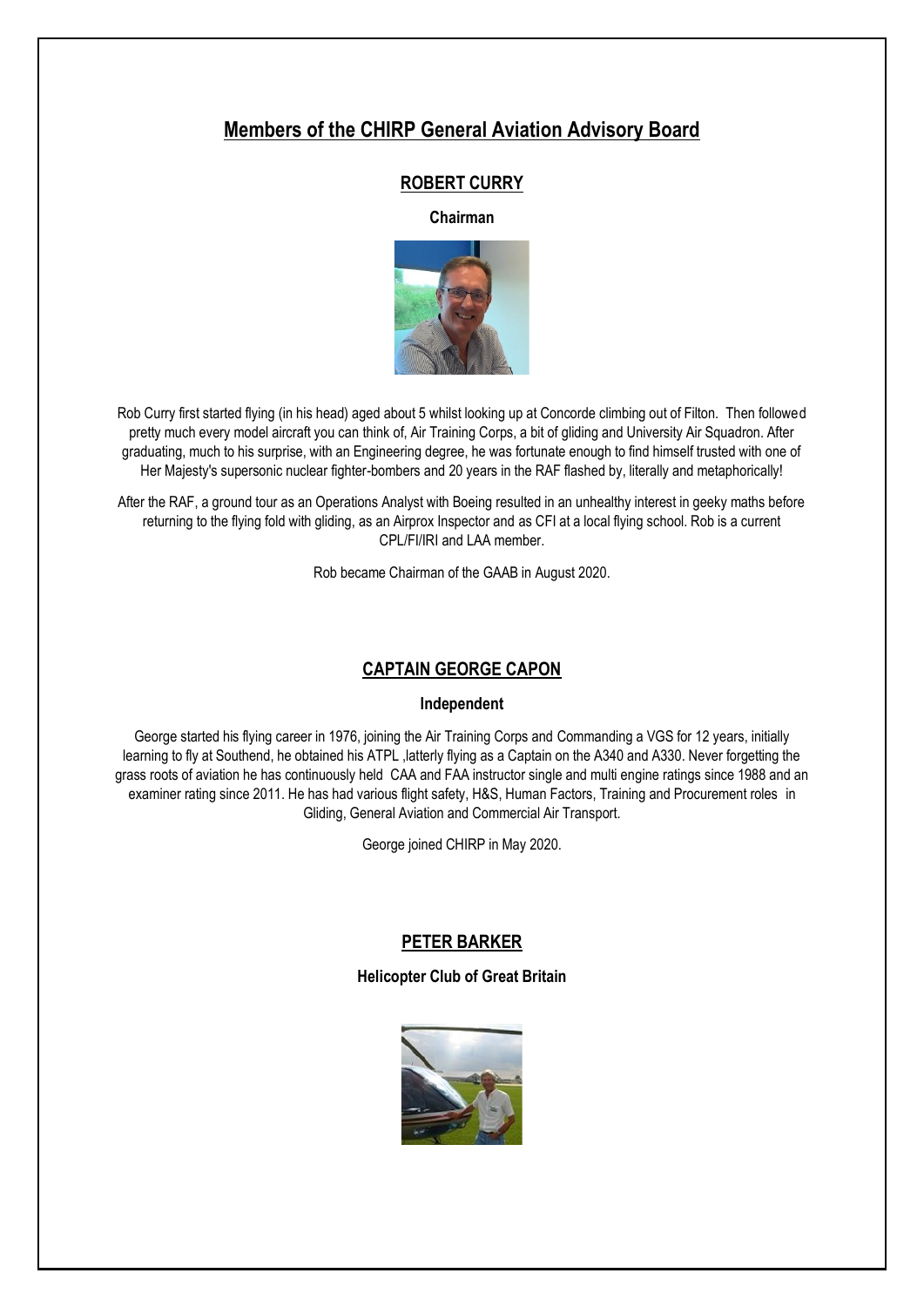Peter graduated with a Master's Degree in Engineering from The City University. His career in aviation commenced by being given employment in the Hawker Aircraft Ltd design office by Sir Sidney Camm. Peter worked on P1127, Kestrel and Harrier systems design before moving to Dunsfold Aerodrome to work on Harrier weapons systems flight trials.

He retired from proper employment to form his own architectural design consultancy company which specialises in the relocation, conservation and conversion of ancient oak framed buildings - the hobby that grew - successfully enough to finance helicopter flying. Peter started flying helicopters in 1985, initially Enstrom and then successively, Gazelle, Bell 206 and Hughes 500. He currently owns an Enstrom 280C which is based at home and regularly flies a Squirrel B3.

Peter flies extensively in Europe - as far south as the Greek Islands and East as far as Moscow, is an active member of the Helicopter Club of Great Britain. He has competed historically and in the last two British Helicopter Championships and is an International Judge and a Liveryman of the Guild of Air Pilots & Air Navigators.

Peter enjoys none-flying activities including fly fishing, game shooting and scuba diving.

# **JOHN BROAD**

**Vintage Aircraft Club**



John's first flight was in a De Havilland Dragon Rapide as a pleasure flight around Heathrow with his father paying 10 shillings each for his brother and him. You could say this was his first training on weight and balance calculations as they were both weighed and positioned in the aircraft to suit.

He joined the City of Oxford Sqn No 150 of the Air Training Corps, rising to the rank of Corporal. He cadged flights in Beverley's from RAF Abingdon and a trip in a Piston Provost and DH Chipmunks plus ATC Camps around the country. An opportunity to gain an 'A' and 'B' Gliding Licence with the ATC at RAF Hawkinge was fun and followed up with more gliding from Weston-on-the-Green with the Oxford Gliding Club.

Work involved an apprenticeship with Pressed Steel Co at Cowley followed by 38 years in all the incarnations of the motor industry on that site and at the Swindon plant specialising on Press Tooling. A part time job, starting in the year 2000, as a technician in Jacobs Engineering working on bridges and structures has been concluded as with all the aviation work, he didn't have time to go to work! A concentrated course starting on the auspicious date of April 1st 1969 gained him his PPL (A) flying Cessna 152's at Wycombe Air Centre. Many trips around the UK and Europe with the touring group set up between the Pilots at the Air Centre proved educational and fun. Other types flown include Piper Cubs, Chipmunk, Luscombe Silvaires and passenger in the Harvard plus some hours as Pilots Assistant in a Beech Kingair operating from Heathrow.

When the Flying Club rental price exceeded £2 per minute, John and a colleague bought an Aeronca Champion 7AC, which taught them both a huge amount about flying real aircraft.

Joining the Vintage Aircraft Club and eventually taking on its Chairmanship has allowed contacts with many superb airmen and craftsmen, although he has now resigned chairmanship of the Club. As a member of the old PFA and the Oxford Strut, John joined the organising committee. He also represents the VAC on various safety organisations and committees; CHIRP, GASCo, AIWG, etc.

John's other interest is mainly motorcycling, especially vintage types and is a member of the VMCC, Ariel Owners Club, BMW Owners Club, Motorcycle Action Group and the British Motorcyclists Federation.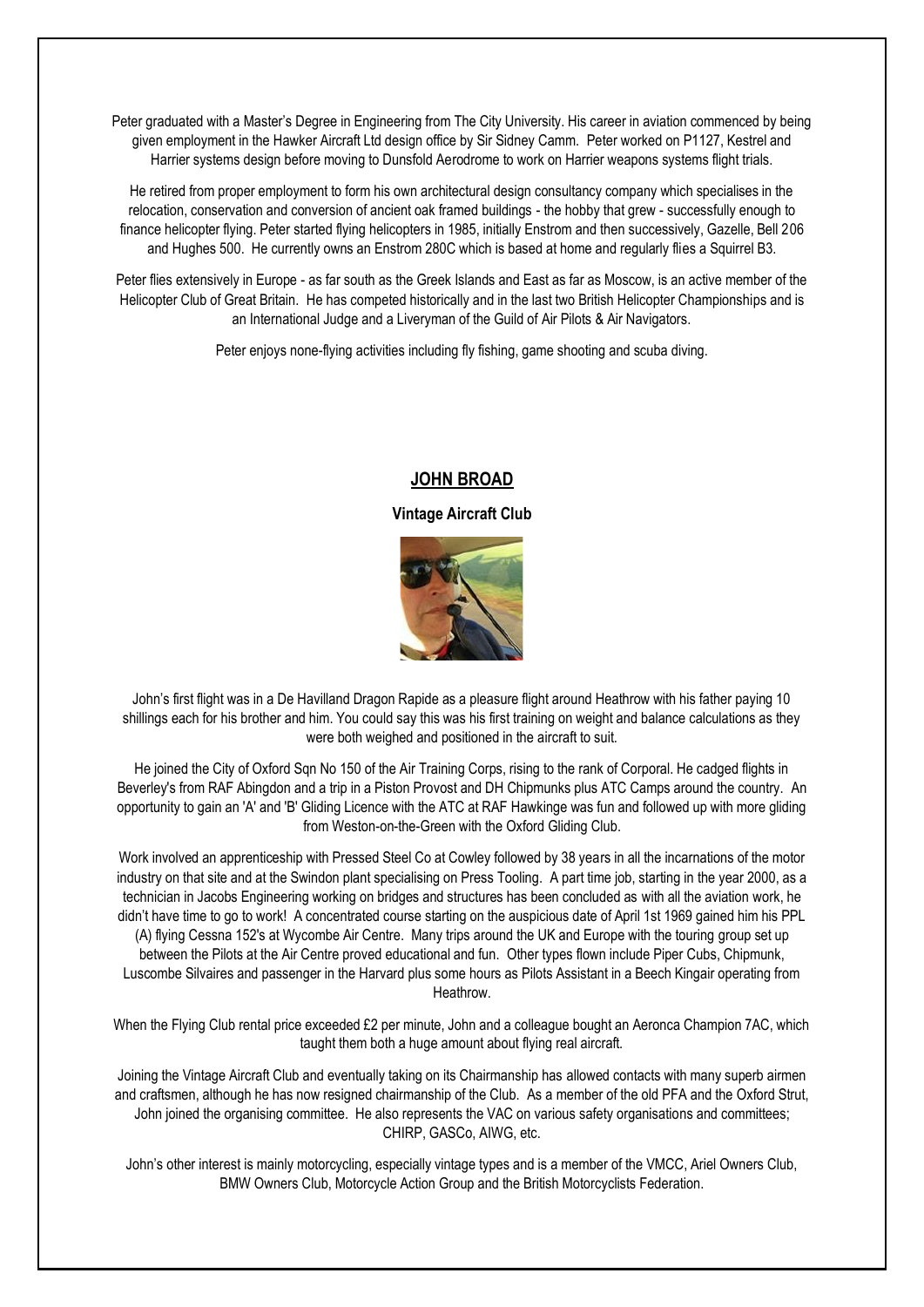# **ROB BUCKLEY**

## **Large Model Aircraft Association**

Rob was elected in 2011 as secretary of the UK Large Model Association, and since 2015 has worked with the UK DfT, CAA and the other UK model flying associations to steer and define the national implementation of model flying regulation under the EASA unmanned aircraft rules. He also sits on several CAA working groups representing the interests of model aircraft flyers. In 2016, he was a founder member of the European Model Flying Union and is an executive board member. He started flying model aircraft in 1982, and has built and flown everything from free flight gliders to turbine powered aircraft but never really got on with helicopters.

He trained as an aeronautical engineer, and since 1996 has worked on the design, airworthiness and certification of balloons, airships, light aircraft, airliners and both large and small unmanned aircraft platforms as a chartered mechanical engineer. He additionally brings experience of the identification and mitigation of human factors and human error in large aircraft maintenance. He gained a fixed wing PPL in 2018 and now has a share in a permit to fly vintage aircraft based at Compton Abbas.

# **RACHAEL CASTON**

## **Director UK Airprox Board**



The sole objective of the UK Airprox Board is to assess reported Airprox in the interests of enhancing air safety. The Director UKAB chairs the Board and leads the Secretariat, thereby providing a managerial link between the two teams. The current Director learned to fly at 16 under the RAF Flying Scholarship scheme and obtained her private pilot's license shortly after turning 17. She graduated with an Honours degree in Aeronautical Engineering from Bristol University, throughout which time she was an active member of Bristol University Air Squadron.

She joined the RAF as a pilot in 1996 and was posted to 47 Sqn on the C130K Hercules in 1999. As a captain and specialist tactical instructor, most of her operational flying career was spent in Afghanistan and Iraq flying both the C130K and J models. The ubiquitous role of the C130 Hercules also allowed her to build a varied portfolio of global flying experience stretching to all continents apart from Antarctica. Various staff and command tours followed including a tour as Officer Commanding of 30 Sqn RAF. Her last tour in The Service was as the Director of the RAF Division at the Defence Academy of the UK (Shrivenham) where she was responsible for the post graduate military education of all officers up to and including the rank of Sqn Leader.

# **DAVID COCKBURN**

**Independent**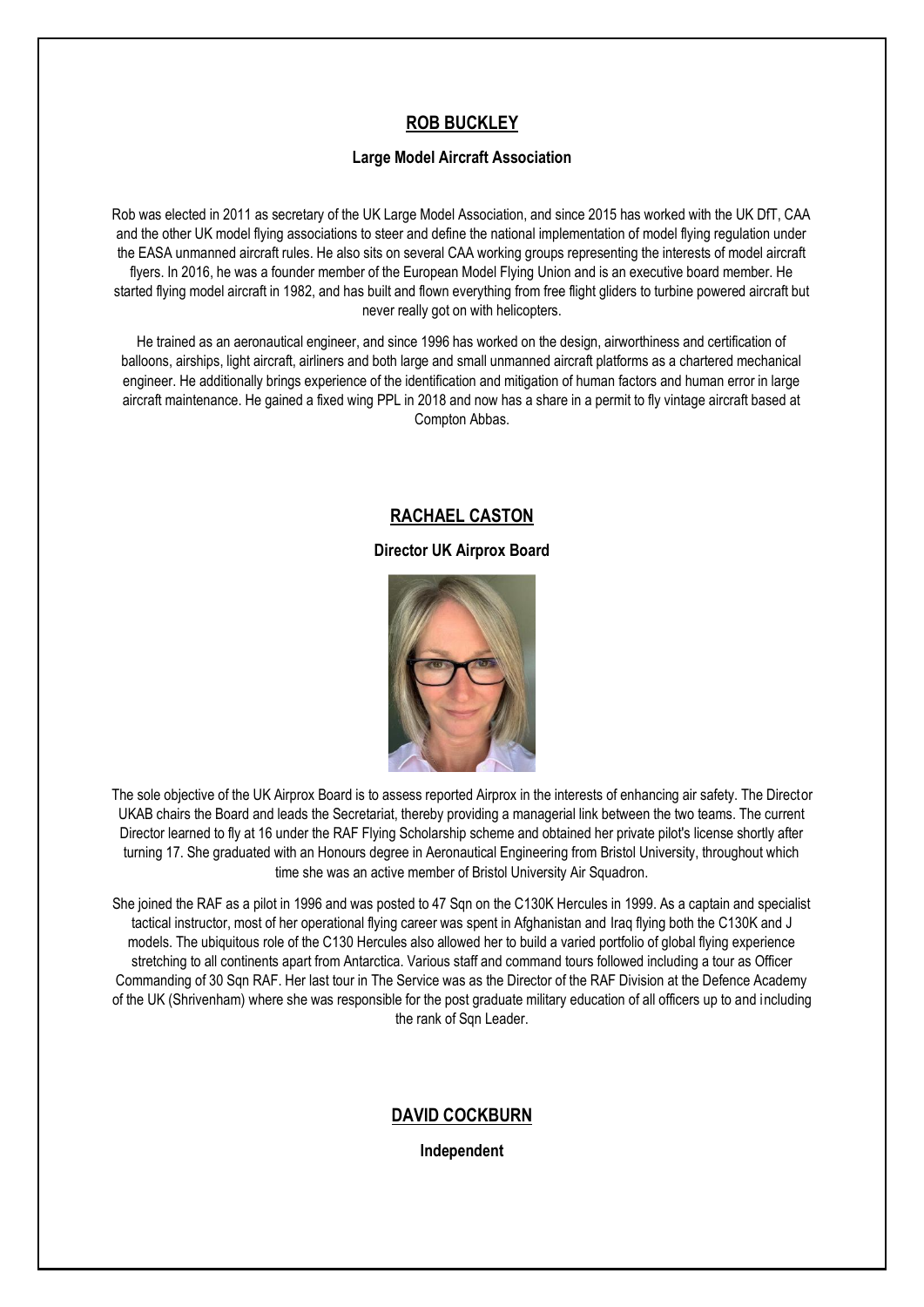

David Cockburn is a Liveryman of the Honourable Company of Air Pilots, a Fellow of the Royal Institute of Navigation, and a member of AOPA's Training Committee. He is the author of the Radio Aids volume of the series "Ground Studies for Pilots" published by Blackwell, and the series of PPL training books published by Pooley.

He served for 28 years in the Royal Air Force as a pilot, initially on the Vulcans and Canberra, then on Jet Provost and the Chipmunk. On the Jet Provost, he served as an instructor first of navigators then of pilots in basic flying training. His final flying tour was teaching elementary flying on the Chipmunk.

He started flying gliders in 1965, eventually effectively ceasing in 1996 having gained the FAI diamond badge, flown in several national championships and been Chief Instructor of 4 clubs.

Having gained his PPL in 1965, he obtained his commercial licence in 1995 after leaving the RAF and his airline transport licence in 2001. He has been a CAA flying instructor since 1995 and a PPL examiner since 2003, on single engine piston aeroplanes and touring motor gliders, and is currently the Head of Training of the Light Aircraft Association's Pilot Coaching Scheme.

After working for a while as an aviation lecturer in Saudi Arabia, he joined the UK Civil Aviation Authority in 1999, where he was employed until 2013 as the General Aviation Safety Promotion Officer, presenting CAA safety evenings around the country and editing GASIL and the GA SafetySense leaflets. He continues to instruct and examine in his free time, and has recently returned to gliding.

# **SIMON DALE**

**FPV UK**



Between 2008 and 2018, Simon founded and ran the UK's first FPV supplier (which sold probably the first consumer 'drone' kit in the UK in January 2010), a drone wholesaler, and the UK's only DJI recommended repair centre - Drone Doctor. He now serves as Chief Executive for FPV UK. An association of over 5,000 drone and model aircraft operators which is recognised and audited by the CAA. Its members are each registered with the CAA, and have done an unmanned aircraft competency test. Over the last twelve years Simon has been part of many and various CAA/ DfT/ BEIS/ NATS/ NPCC working groups and industry panels relating to unmanned aircraft, mid-air collisions, electronic conspicuity, remote ID, etc. He has also given evidence to the House of Lords and House of Commons Select Committee on drones.

Simon co-founded Airprox Reality Check to more thoroughly investigate airprox reports which apparently involved unmanned aircraft. This work was important in changing the way the UK airprox board presents its reports publicly and how the media subsequently reports on this topic.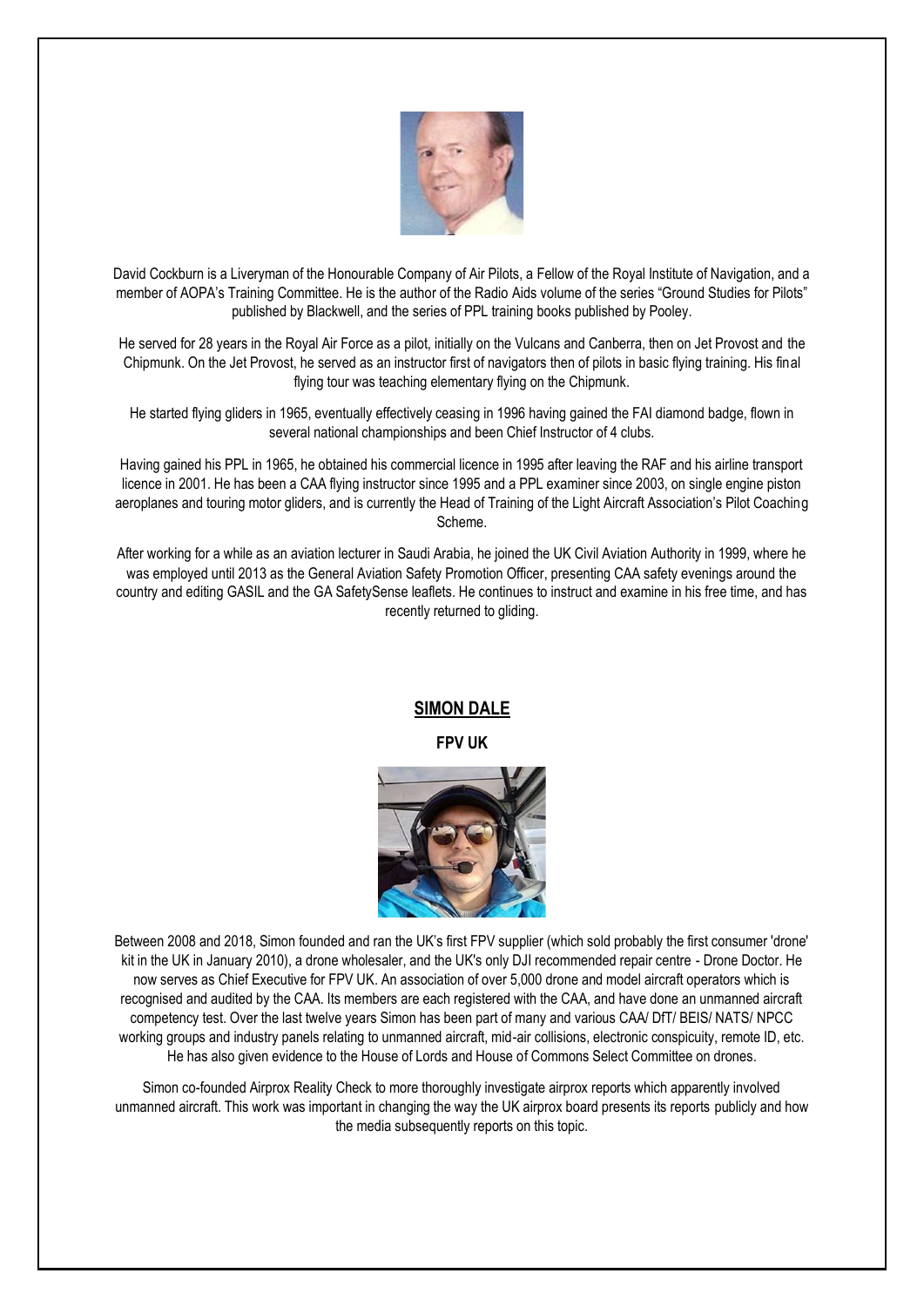#### **ROD DEAN**

#### **Independent**



Rod Dean joined the Royal Air Force is September 1962 and spent just over 21 years in the service. During that period he was continually involved, after training, in flying on either operational squadrons or Operational Conversion Units/Tactical Weapons Units. These included, on the Hunter, 43 Squadron in Aden, 229 OCU at RAF Chivenor and 208 Squadron in Bahrain. A further tour at Chivenor on 79 Squadron was followed by a tour at RAF Bruggen, Germany on the Jaguar. After promotion to Squadron Leader, a posting to Brawdy as OC 79 Squadron completed his flying with the RAF. His final tour before retiring from the RAF was on loan to the Sultan of Oman's Air Force as a QFI flying the Jaguar and the Hunter.

In 1972 and 73 he was the Strike Command Hunter display pilot at RAF Chivenor when he flew some 50 public displays over the two seasons and was the winner of the first WD & HO Wills Solo Jet Display Trophy at the North Weald International Air Tattoo in 1972. He left the service as a Squadron Leader and as a Qualified Flying Instructor and Qualified Weapons Instructor.

After leaving the RAF, Rod spent ten years as the Business Manager for a flight simulator training company followed by fifteen years with the Civil Aviation Authority. When he left the CAA he was the Chief Executive Officer of Air Safety Support International, a wholly owned subsidiary of the CAA tasked with overseeing civil aviation regulation in the UK Overseas Territories. Prior to this appointment he was the Head of the General Aviation Department. He was, most recently, the Flight Operations Consultant (and Flying Display Director during the 2010 and 2012 Airshows) for Farnborough International Limited, the organisers of the Farnborough Airshow. Rod is now the Flying Display Coordinator for a number of well know flying displays such as those at Blackpool and the Imperial War Museum, Duxford.

He spent many years instructing on light general aviation aircraft and has been displaying civil aircraft since 1984 when he retired from the RAF. Rod has flown a wide variety of World War II and immediate post-war piston fighters such as the Mustang, Corsair, Wildcat, Sea Fury, Bearcat, Hurricane, Harvard, Skyraider and, favorite of all, the Spitfire. He has also flown a number of vintage jet aircraft such as the Meteor, Vampire, Venom, T33, F86 Sabre and, not surprisingly, the Hunter. He continues to fly, and display, a variety of light aircraft such as the Slingsby T67M, the Harvard and Provost.

## **ADRIAN FOUNTAIN**

**Independent**



Joined Royal Air Force on leaving 6th form as electronics engineer working on radar and missile systems. Transferred later and graduated as a flight engineer, completing operational and instructional tours on C130 and L1011. 2004 gained PPL. 2006 left Royal Air Force and joined a test evaluation Sqn at MoD Boscombe down, completing many varied trials on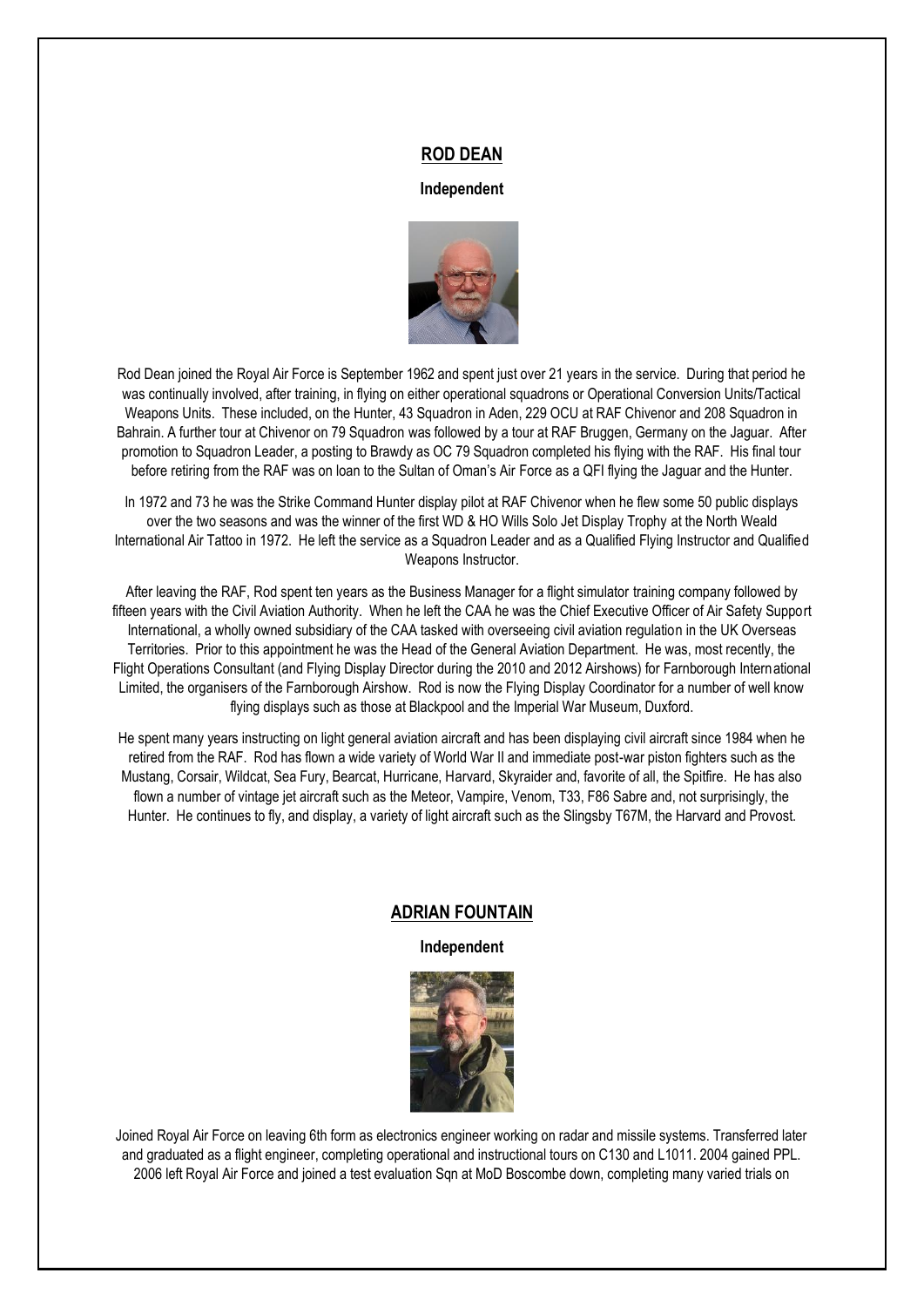multiple aircraft types, including air to air refuelling, glass cockpit upgrades and aircraft certification activities. 2017 Aeromedical Survival Training Centre MoD Boscombe Down. Responsible for delivery of aircrew maritime survival, Human Factors, CRM, Aviation Medicine training to civilian and military aircrew, flight test engineers. From 2004 to date has remained current in General Aviation and active within the local club being the flight safety representative.

# **ANTHONY GEE**

#### **British Gliding Association**

On first getting airborne at age 14 in a Tiger Moth from a local farm strip, Tony switched from models to full-scale aviation. School was followed by 6 years at the Royal Aircraft Establishment, Farnborough and the RAF Institute of Aviation Medicine, specialising in instrumentation and homosapiens' limitations. A sojourn in higher education led to research and a Doctorate in (nanometric) measurement and control and his career thereafter embraced posts at Reading, Surrey and Cranfield Universities in Mechanical/Manufacturing Engineering with sabbaticals in USA and Brazil.

Having commenced gliding at Farnborough, he is one of a select few who soloed and learnt pilotage skills in its hallowed air. With 4000hrs logged, mostly powerless, on ~120 types (of which ~70 had no second seat), type-conversion assessment issues are particular interests, including effects of scale, span, human performance limitations and pre/post stall handling.

He holds the Gliding Gold Cert., a Full Category Instructor Rating, is Safety Officer for an RAFGSA Club and a BGA Regional Safety Officer. He has served on the BGA Safety Committee, represents it on the GASCo Council, advises Brunel U Flight Safety Lab and is a member of Royal Aeronautical Society GA Committee.

Academic interests continue in astro-instrumentation as a Senior Research Associate in the Dept of Physics and Astronomy, University College London.

## **MIKE GUNSTON**

#### **British Balloon & Airship Club**



On leaving grammar school in 1973, Mike joined NATS (as it was to become) as a trainee Air Traffic Control Officer. On graduation, he worked for NATS for 44 years as an ATCO at places diverse as Sumburgh (Shetland Isles), Glasgow, Manchester, London Heathrow and also, the area control unit at Swanwick. A pilots licence for light aircraft came with the job and in 1990, Mike decided to try out hot air ballooning.

He has a current PPL for both Airplanes and Balloons and is on the main committee of the British Balloon and Airship Club (BBAC). Mike flies a Czech Airworks Sportcruiser to get from A to B, but if he fancies floating around, he uses his Cameron Z-90.

On the CHIRP GAAB panel, Mike represents ballooning but also contributes his knowledge of fixed wing and Air Traffic Control to the debate.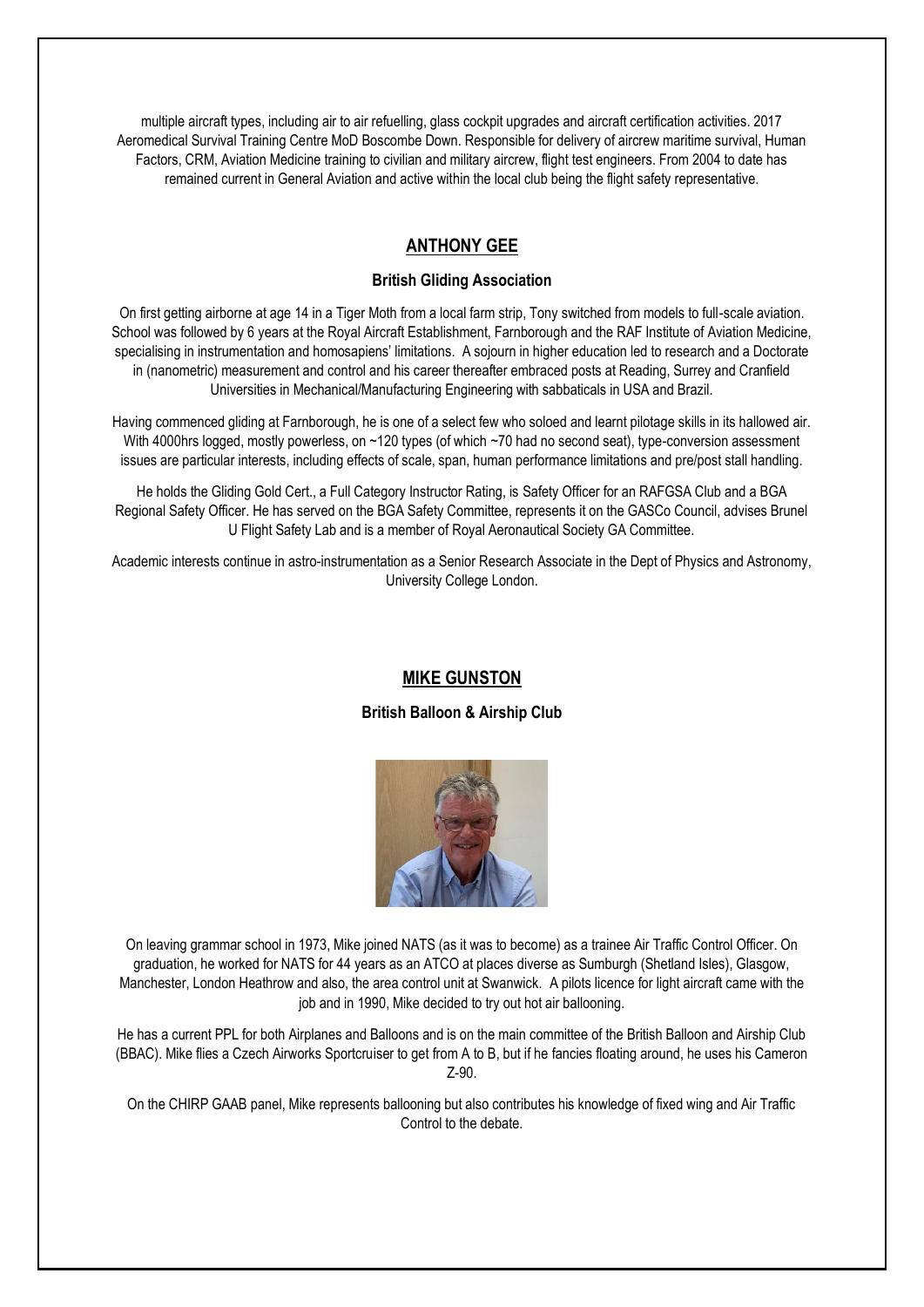# **SCOTT HADDEN**

#### **Independent (Air Traffic Control)**



Scott was born in Fife, Scotland in 1973 and from a very early age wanted to become a commercial pilot. However, after years of commitment to that path (he started flying at the age of 12), Scott made the difficult decision in 2001 not to pursue a flying career due to the post 9/11 employment landscape at that time.

He then joined NATS in 2002 to train as an Air Traffic Controller. After training, he was initially posted to LATCC West Drayton in Terminal Control which, in 2007, closed with the unit relocating to Swanwick in Hampshire. Since then, he has worked on various projects within NATS such as the next generation Flight Data Processor, controller tools and workstation.

Scott has been a GATCO (Guild of Air Traffic Control Officers) member since 2002 and a GATCO Board member since 2012 in the role of Manager Recruitment and, more recently, Manager Benefits and Admin. Scott is passionate about the future of Air Traffic Control from a professional and technological standpoint and hopes to make further contributions in these areas in the years to come. He still flies for fun and is now a keen Instrument Rated GA pilot which gives him an exposure to ATC from 'the other side'. He is also a bit of a car nut and has a love for all things mechanical, especially those that are petrol powered!!

Scott is honoured to be on the CHIRP ATAB and GAAB and hopes that his experience and expertise can play a small part in the process of further advancing aviation safety.

# **JANE HANNICK**

**Senior External Safety Specialist, NATS Safety Service**

## **MARTIN HILL**

**Independent**

## **STEVEN HOARE**

**AAIB**

**ROB HUGHES**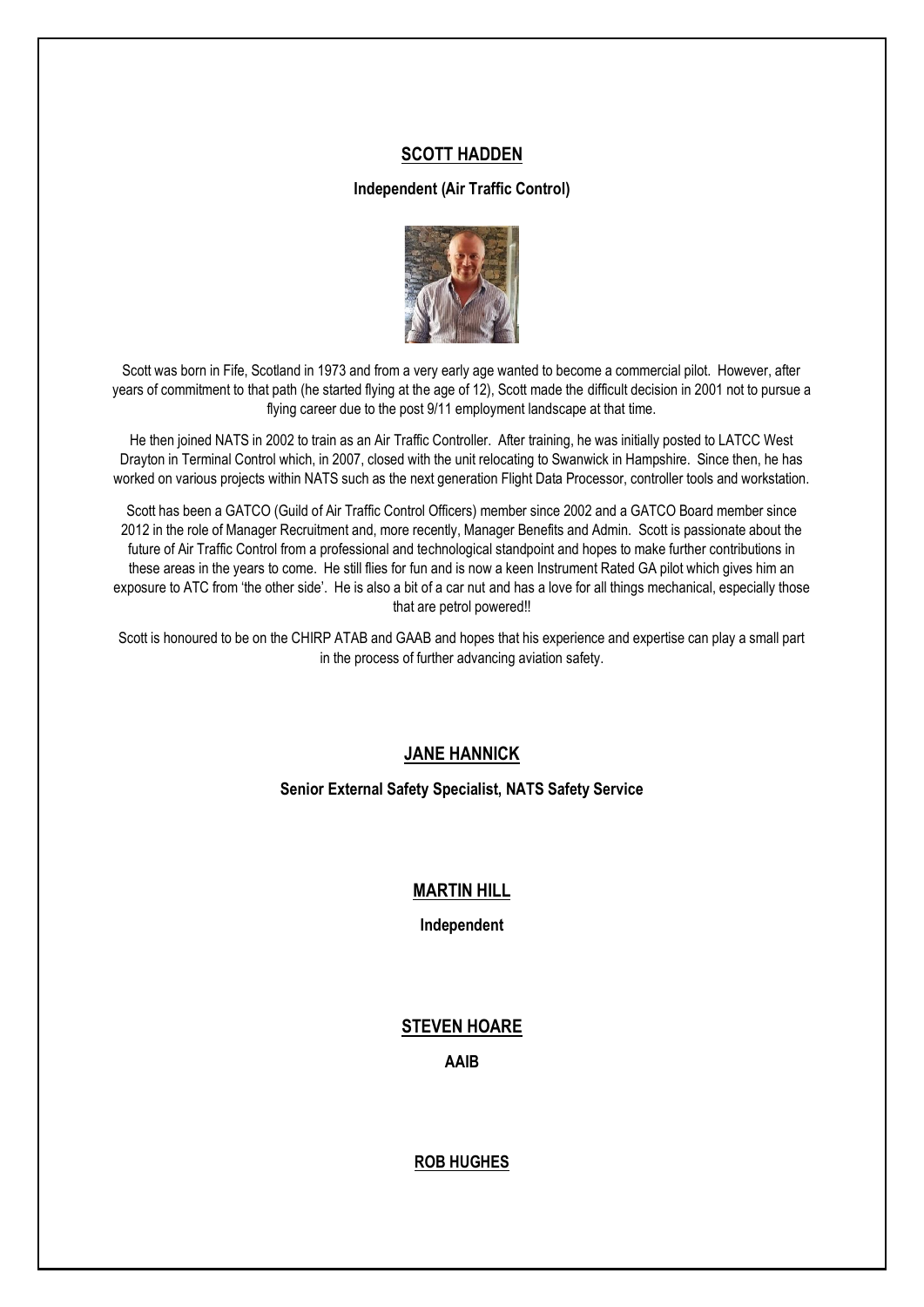## **Chief Executive, British Microlight Aircraft Association**

# **DAVID JAMES**

**GA Unit, CAA**



David started his career in aviation in 2018 having left a longstanding role in Employment Law. He obtained his FISO license in 2018 and gained validation at Coventry in 2019 where he has worked full time since. He is a member of the GAAB representing GATCO.

David gain this PPL(A) in 2015 learning in a Grob 115 for which he still has a soft spot! Since then he has flown a range of aircraft and finds himself mainly in the trusty PA28 owned by the club he is an active member of. He has flown aircraft all over the UK and recently started to venture into Europe, hoping to fly around the nordic countries.

To further his knowledge, he is hoping to complete his IR(R) soon and move into flight instructing, focussing on the LAPL and Class Ratings.

## **PAUL MAHONY**

**British Hang Gliding and Paragliding Association (BHPA)**



# **CHRIS MASON**

**GA Unit, CAA**

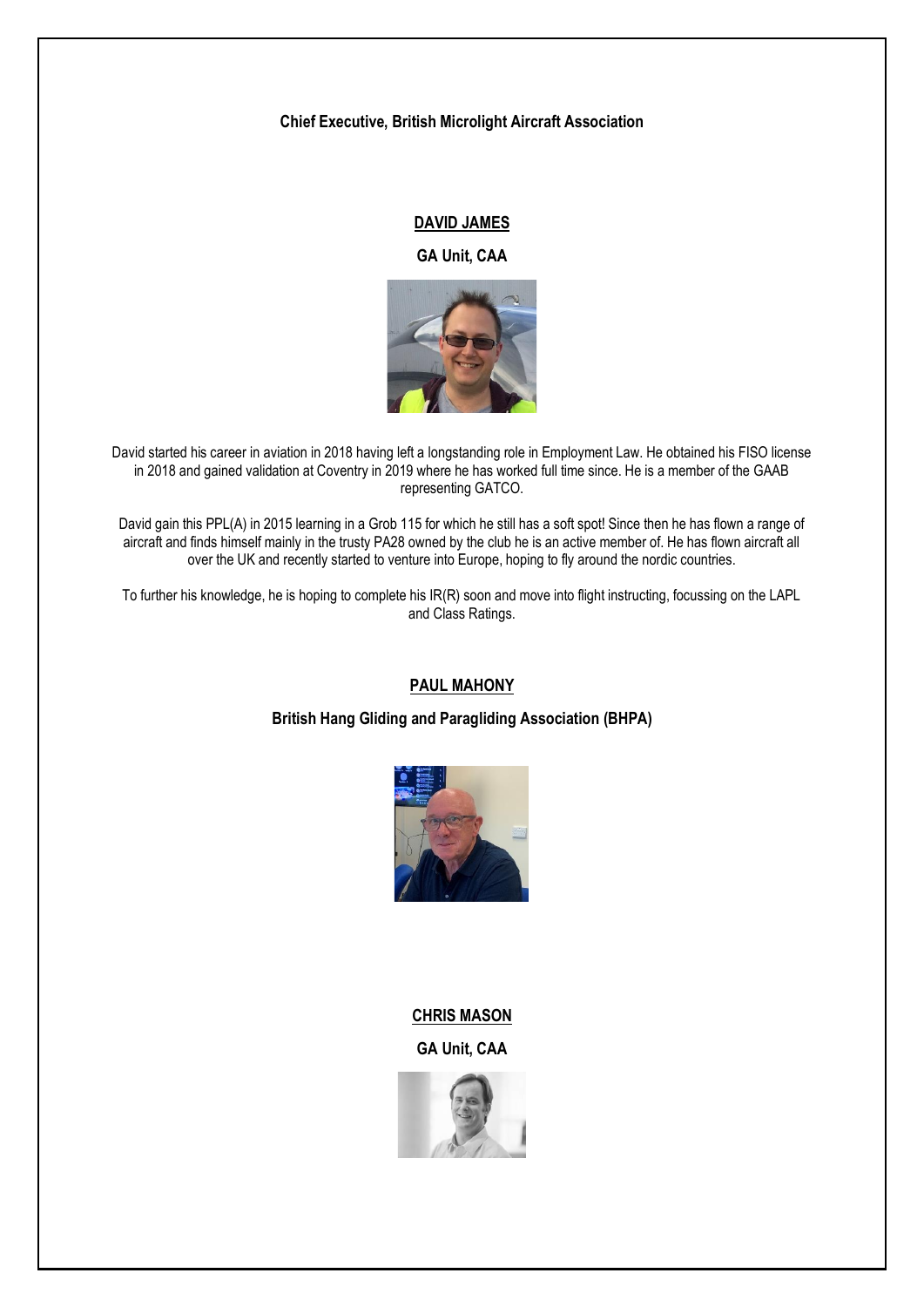Chris has worked in the aviation industry since leaving school, gaining a wealth of experience covering a wide variety of aircraft and airport safety, security, operational and technical matters. He has held senior and diverse roles with British Airways, Air Foyle/Antonov, SITA, European Regions Airline Association and currently the Civil Aviation Authority.

Throughout his career Chris has attained valuable experience and expertise in a vast array of aviation disciplines, including aircraft performance, airport inspections, cargo charter operations and navigation/aeronautical information management. As a result Chris has travelled extensively both within Europe and Globally, sitting on various aviation safety and security consultative committees requiring liaison with numerous government and regulatory bodies including EASA, European Commission, ECAC, IATA and Eurocontrol.

In his current role at the Civil Aviation Authority he works within the General Aviation Unit combing two roles, working as a Flight Standards Officer with the Air Display team and as primary Subject Matter Expert within the Operations team investigating Mandatory Occurrence Reports and Alleged Breaches of Air Navigation Legislation.

In his spare time Chris is in the process of gaining his PPL, enjoys travel and plays badminton to league and national level.

## **TOM McCORMACK**

## **Manager of Air Traffic Services**



Tom joined the RAF at age 16 as a Halton Apprentice and graduated at BSc level in Electrical and Electronic Engineering. He served in RAF for 11 years – travelling worldwide. Following the RAF, Tom had several very different careers that have gave him a wide range of knowledge of both technical and commercial topics. This includes: Electrical, Electronic and Mechanical Engineering, Civil and Military Communications, plus 40 years of business consulting and managing  $E$ multimillion Business Change programs across a range of industries including Avionics, Defence and Global Aerospace manufacturing. Tom started flying gliders in the ATC age 13, and at 14, becoming a staff cadet at North Weald & Debden RAF GS. He gained his PPL via a scholarship at RAF Goose Bay Labrador, followed by 2 years of bush flying (on wheels, ski's, floats and amphibians).

Tom has owned shares in several GA aircraft, the current aircraft being (a Piper PA32-300) since 1985. He gained IMC and NR in 1977 and CRI in 1999 – all still current. Tom has flown extensively around the UK, Europe and the world, for example: 3 x transatlantic crossings + trips to North Africa and Cyprus - and on business trips all over Europe. Tom is current on most SEP's including 3 axis microlights, tailwheel and complex and is experienced in teaching pilots how to use GPS navigation products alongside tradition navigational techniques. He has approx 6400 hrs total PIC, including approx. 900 hrs IMC/IFR and 500hrs instructing. Covid excepted, Tom has been flying approx. 400 hrs per year over the last 4-5 years.

## **ANDY ORMSHAW**

**Manager or Air Traffic Services and Airfield Accountable Manager at Cornwall Airport, Newquay**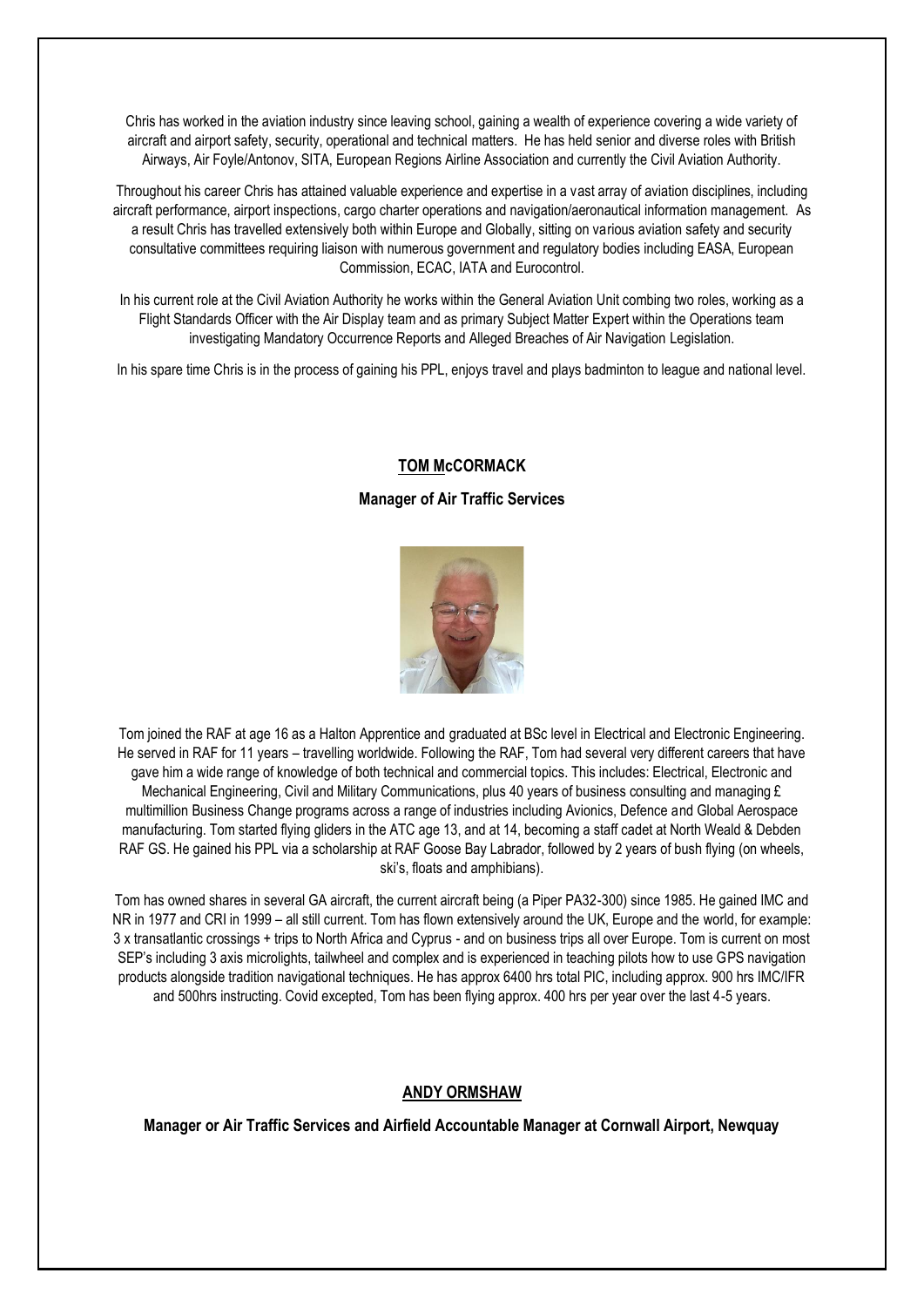

Andy Ormshaw is the Manager of Air Traffic Services and Airfield Accountable Manager at Cornwall Airport, Newquay. Andy joined Newquay in 2008 to transition the airfield/ATC from military operation - RAF St Mawgan - to a purely civil licensed airport. Previous to that he had been the Air Traffic and Safety Services Manager of Leeds Bradford International Airport.

Andy started his career in the RN, initially as a Seaman Officer, becoming a Fighter Controller and ATCO after his initial sea training. He qualified as a Civil ATCO before leaving the RN to start work at LBIA in 1995. He retains a current ATC operational status, and after many years of being financially grounded by family commitments is attempting to regain his PPL. Andy joined Chirp in July 2021.

# **DAVID PHIPPS**

## **Chief Executive, The British Model Flying Association (BMFA)**



Dave was appointed as BMFA General Manager in 2003 and became CEO in 2005. He has also served as the Coordinator for the BMFA Power National Championships since 2010. The BMFA is the oldest and largest Association within the Royal Aero Club, formed in 1922 and currently with 33,000 members.

Dave has been a member of the BMFA since 1983 and has flown gliders, fixed wing powered aircraft, helicopters and multirotors. He is a current member of the Shillito Wood Model Flying Group which is one of the BMFA's 840 Affiliated Clubs.

He became General Secretary of the Royal Aero Club in 2009, Europe Air Sports Technical Officer for Unmanned Aircraft in 2015 and a member of EASA's Expert Group on Unmanned Aircraft in 2016. He is also a director of the General Aviation Awareness Council.

In 2016, he was a founder member of the European Model Flying Union along with colleagues from the German, Austrian and Swiss Aero Clubs who came together to formalise support for his ongoing work with EASA on behalf of the wider model flying community. He was voted in for a second term as President in June 2019. The EMFU currently represents 125,000 model flyers throughout Europe.

Dave has led the UK model flying community in their negotiations at national level with the UK Government and CAA and has been asked to Co-Chair the Drone and Model Flying Committee within the All Party Parliamentary Group for General Aviation.

He lives on the edge of the Peak District in Derbyshire with his wife Janine. He has two grown up children, the youngest of which is studying to be a Vet. In his 'spare' time he is Chairman of his local Parish Council and Village Hall Committee.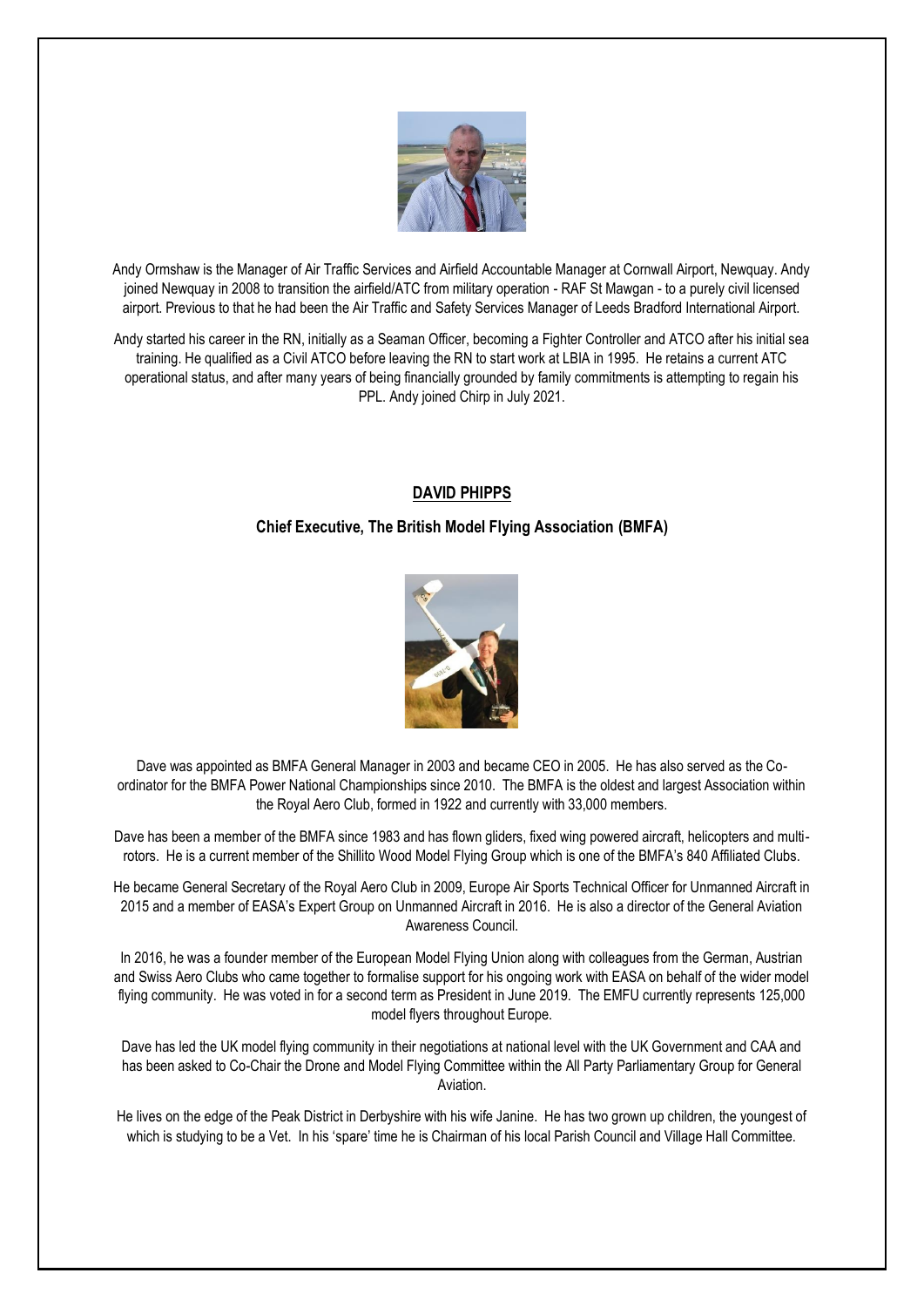# **DAN PRYCE**

#### **Independent**

Dan Pryce started his aviation career learning to fly at EGSE – Ipswich Airport. An ambition to be a commercial pilot was furthered with an IMC and twin rating, but then he discovered air traffic control, or at least the GA equivalent, at the same time as running out of money for an ATPL.

Dan has worked as an air/ground operator and FISO at various airfields including Ipswich, Elmsett and Old Buckenham. Turning down a career with Eurocontrol, but rebuffed by NATS, when Ipswich closed he found himself at Wattisham as an Air Traffic Assistant. Great fun was had flying in (and occasionally flying!) lots of helicopters courtesy of the Army Air Corps.

Finally NATS gave in and took Dan under their wing in 1999. Four years at Farnborough flew by (all puns intended), and his love of GA ensured he enjoyed every minute of providing a LARS service, even on a sunny Saturday. Dan would regularly join the fray as a member of the Farnborough Aero Club. Providing a Radar Advisory Service (remember that?) to bizjets in uncontrolled Class G was not so much fun though.

Moving to Stansted Airport to be closer to home, but sadly having to give up radar (which for all the London Airports is done centrally) Dan has remained there ever since and is currently a Watch Manager and the Unit Safety Manager. A love of airshows, which started at Wethersfield in 1984 and was strengthened by being part of them at Farnborough, has continued with the occasional busman's holiday as part of the air traffic team at RIAT Fairford.

Being part of the CHIRP General Aviation Advisory Board allows Dan to give something back to the industry that started his career.

#### **CAPTAIN NIGEL RHIND**

**Independent**

## **DOROTHY SAUL-POOLEY**

**Master, Honourable Company of Air Pilots**



Dorothy Saul-Pooley originally qualified as a Solicitor and worked in the City for several years before learning to fly. She left the law in the early 1990s to gain a CPL (A) and Instructor Rating and worked as an instructor full-time for several years. She then continued to instruct part-time whilst working as an Aviation Lawyer, finally reversing the balance in 1999 to instruct full-time on Instructor courses and act as a part-time aviation consultant. Having successfully run FI courses at Shoreham for a number of years, Dorothy set up Pooleys Flying Instructor School in early 2005 to specialise solely in the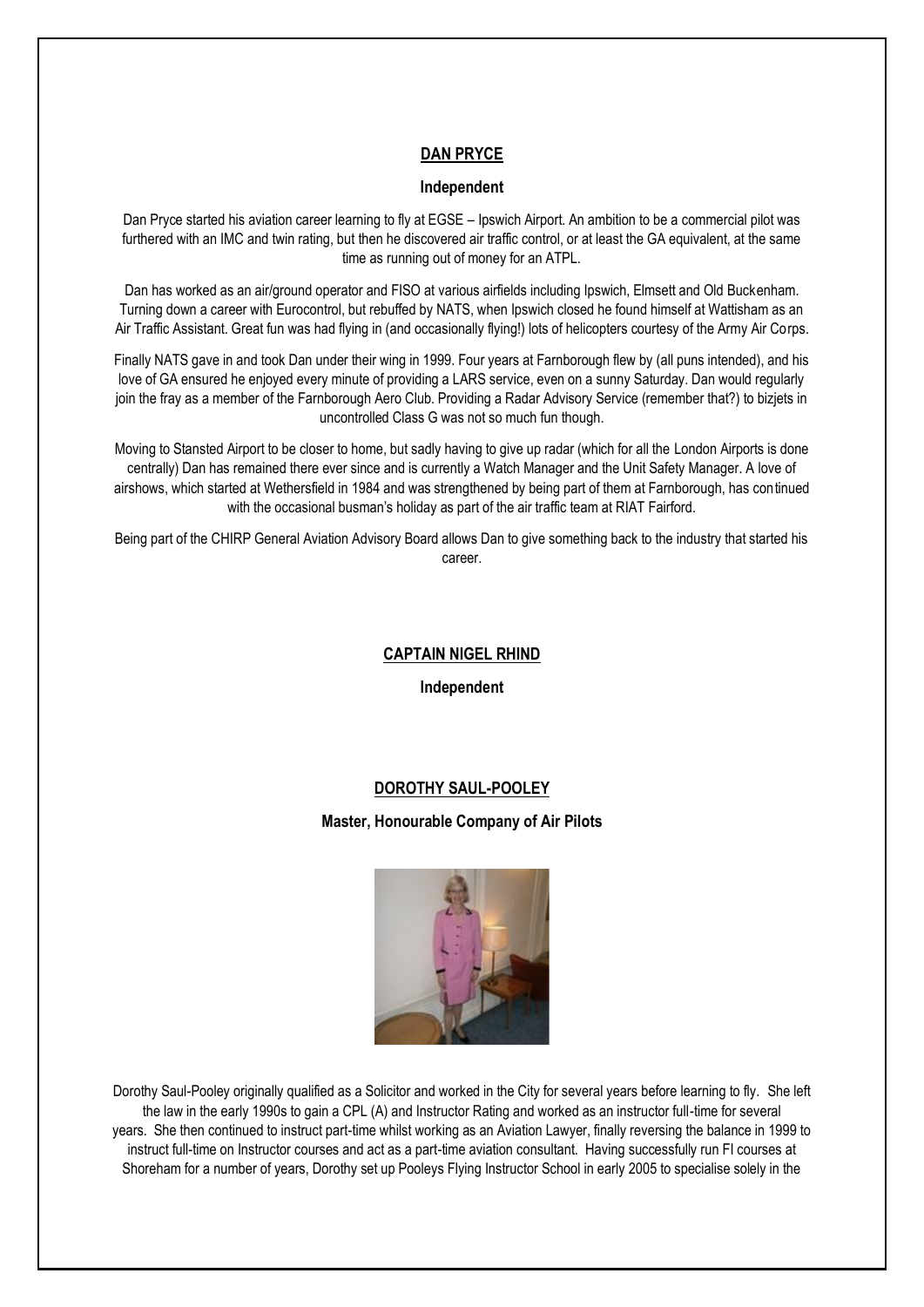training of Flying Instructors and Examiners. The school held approval for Instructor and Examiner Refresher seminars. Dorothy sold the school in 2018 to concentrate on writing projects and independent consultancy and has continued to provide input to a successor company delivering instructor seminars.

In addition to holding an ATPL(A) and FIC/FIE ratings on aeroplanes, Dorothy is unique in holding a CPL(H) and is also qualified as a helicopter instructor.

Dorothy was the first Chairman of the Instructor sub-Committee and is also a past Chairman of the Education and Training Committee of the Honourable Company of Air Pilots (formerly known as GAPAN). She has served on the Court of the Air Pilots since 2001 and was for many years on the Scholarship selection committee. She has served on the Trophies and Awards Committee since 2007. Dorothy was installed as the Master of the Honourable Company on 17th March 2014 and when she completed her term of office, on 9th March 2015, was installed as the Immediate Past Master.

Dorothy is a Liveryman of the Worshipful Company of Stationers, a director of Air Pilot Publishing Limited and a Court member of the Guild of Freemen. In addition, Dorothy is the Founder and Chairman of the Professional Flying Instructor Association, the Governor of the British Section of the 99s, International Women Pilots Organisation, the founder and past Chairman of the Southern England (Concorde) chapter of Women in Aviation International and the author and editor of a number of training manuals.

## **STEVE SLATER**

#### **CEO, The Light Aircraft Association**

Stephen Slater, became Chief Executive officer of the Light Aircraft Association on 1st September 2015, working on behalf of around 7,500 members who operate over 4,000 sport aircraft.

Stephen joined the Association from a successful career in PR and marketing communications where he ran a leading agency working in sectors including aviation, the motor industry and tourism, both in the UK and in Asia. He was for 15 years 'the voice of Formula One' in the Far East, working as commentator with the Singapore-based Star Sports TV channel. He was also part of the team which created the Singapore Grand Prix, Formula One's first-ever night race.

Stephen has been actively involved in the light aviation community for around 20 years, including spells as Chairman of the Vintage Aircraft Club and Vice-Chairman of the General Aviation Awareness Council. His roots in flying go back to being a 14 year-old 'hangar brat' in the 1970s at the Middleton St. George Aero Club, at what is now Durham Tees Valley Airport, but like many he then spent time away from flying before returning when commitments allowed.

Stephen, who lives in Chesham in Buckinghamshire, owns and flies a Piper J-3 Cub based at Bicester and is co-owner and co-restorer of the 'Biggles Biplane', a replica 1914 BE-2c Royal Flying Corps observation biplane.

#### **MIKE STANWAY**

**Independent**



Mike started his flying as a Staff Cadet at No 12 AEF at Turnhouse (Edinburgh) and also obtained his PPL via a Flying Scholarship during this time. He joined the RAF from school and flew assorted types almost all of which are now in